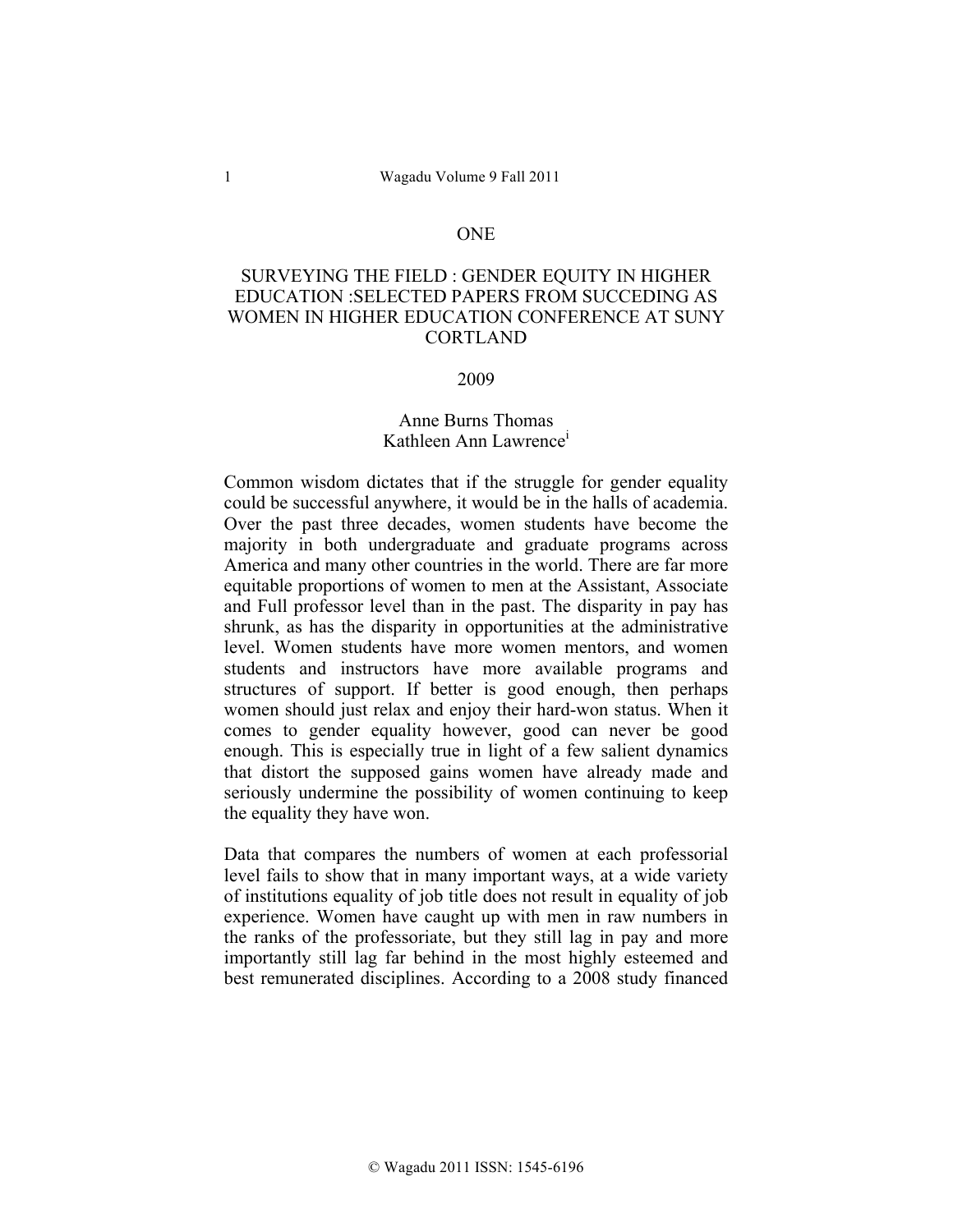#### Introduction *2*

by the National Science Foundation at UC Irvine, women still faced what they called "deeply entrenched inequalities." Among the most pernicious were that high status positions on committees or faculty governance would become less high status once women held them. In addition, women were routinely assigned serviceoriented work as opposed to policy-making or other types of professional engagement. Many women reported that they would be assigned time-intensive service work, then be denied tenure or promotion based on the lack of research and publication they could otherwise be doing.

Perceptions of inequity in appropriate appointments and procedures were revisited in a 2010 article in the Chronicle of Higher Education which concluded that women were much more likely to be hired and promoted in relation to men, if they worked at institutions with strong unions. According to the article, women make up a higher percentage of faculty overall and a higher percentage of Associate and Full Professor faculty at institutions with unions. The clear implication of such studies is that if the institutions themselves embodied the values of gender equality, one wouldn't need unions to impose them.

These issues paint in the broad strokes the picture that despite hard-won gains, women are still facing inequity in the academic workplace. The contributions in this special edition of *Wagadu* go beyond the broad strokes and provide specific data as it relates to a range of vital issues. Each article illuminates its own particular concern, and as a whole the range of findings provided demonstrates that not only is the struggle for women's equality in the academic workplace vital to women, that the struggle is essential to the tradition of liberal education as a whole. Each author is motivated by their own guiding research question. What are the next steps to understanding gender equality in Higher Education? What directions for study and analysis should we pursue? What foci provide a clear vision for future progress? How should success for women be defined, pursued, examined and quantified? What lessons can be learned from past experiences?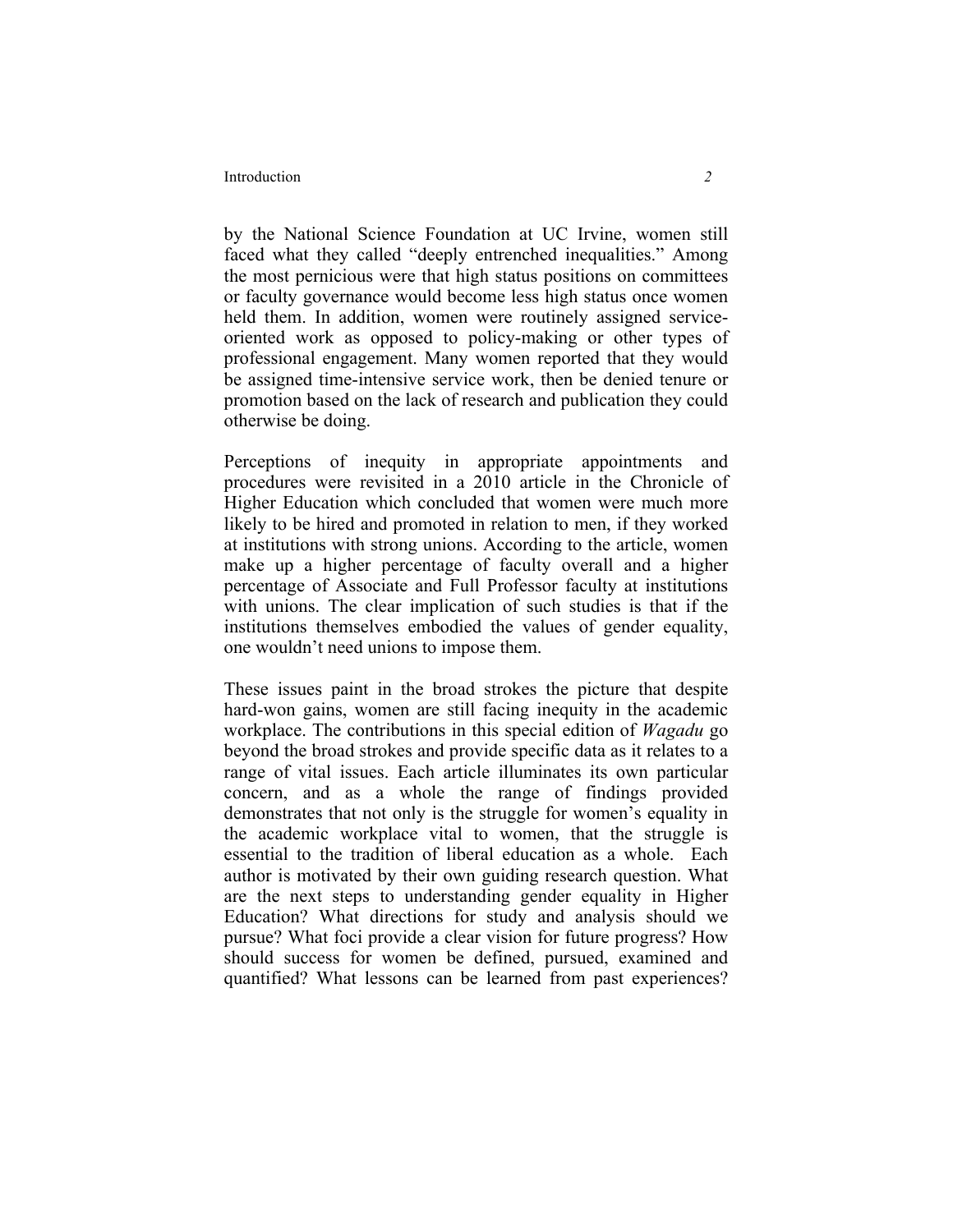What active roles can women and men take to impart the greatest momentum toward gender equity on college campuses around the world?

In October 2009 the State University of New York at Cortland hosted an academic conference to discuss current issues and future possibilities for women in academia. The *Succeeding as Women in Higher Education Conference* provided a venue for formalizing and making visible the discussions taking place in the cloisters of the academy. Participants from around the globe shared insights through a variety of paper presentations, speeches, workshops, and discussions. Conversations were guided by the desire to answer a fundamental question: Is higher education an equitable professional environment for women in the twenty-first century? This special volume of *Wagadu* highlights critical manuscripts and transcripts to represent the dynamic dialogue of the conference.

The first three articles of this volume offer highlights on an overview of the guiding question about how to understand success for women in higher education through closer analysis of the related issues and observed effects. The vestibule piece is the manuscript from the Keynote Address delivered by Sara Fenstermaker at conference. Fenstermaker provides a review of some of the traditional, overarching metaphors for the challenges women face and argues the relevancy of such metaphors past and present in: *Ivory towers, playing fields and glass ceilings: Beyond metaphor to best practices*. In the second article, the discourse on gender impact in higher education continues. Annemarie Vaccaro retraces the findings of a mixed-method study of women's groups at one mid-sized university. A magnifying glass is held up to reveal the ways in which women's groups are critical to developing women's leadership and success on campus, while sexism is challenged as a historical roadblock on the path to success in the university. Margaret Madden reviews social, psychological and organizational development literature on gender stereotypes and leadership style and explores its relevance for leadership in higher education. Madden's analysis provides a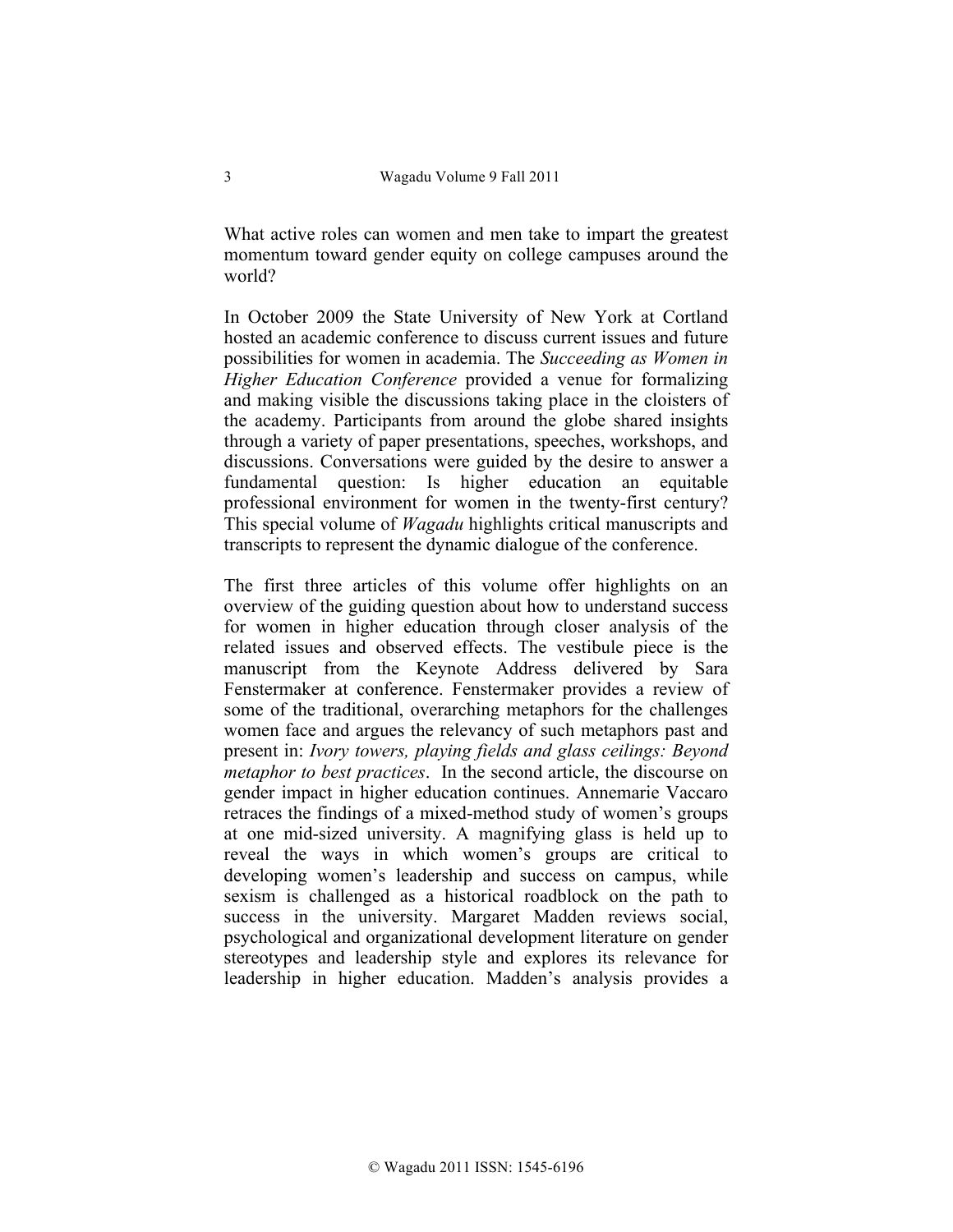#### Introduction *4*

provocative look at dichotomous stereotypes that affect perceptions in academia. Madden effectively weaves quintessential developmental literature on leadership and leadership studies with an emphasis on the effects of gender.

The second section explores the history of women's struggle for equality in higher education and illuminates the dedication of feminists and allies. In her article, *The politics of data: what the EEOC job category compliance chart conceals and so perpetuates as "normative" and how second and third wave feminist strategies might respond and offer best practices for change*, author Jody Lisberger studies the EEOC Compliance Chart as a perpetuator of gender inequalities. Lisberger considers feminist national and global organizing strategies to contemplate best practices for change. Lisberger provides an insightful review of the social and political implications of Second and Third Wave Feminism in current employment practices. Our next paper examines the practices and policies in a university system regarding the status of parental leave. Melanie Sue Hill, Alison Nash, and Maryalice Citera question these practices in *Parenthood in academia: What happens when there is no policy?* The authors study the perceptions and experiences of faculty in a university system that does not have formal work/family leave policies. Despite the assumption by many that academics would have a progressive handle on family leave, the scholars found results to challenge that presumption. Their conclusions provide insight into the confusion that can result when options for parental leave are not clearly conveyed in institutions of higher learning. The next article offers an analysis of five narratives detailing a variety of challenges women in face in higher education. Authors Barbara LeSavoy and Jamie Bergeron argue from a feminist standpoint the realities of women's academic life and counter distorted realities. Readers will find the much to identify with in these thought-provoking histories.

The final section of this special issue highlights the results of two very different research studies conducted to look at issues of gender inequality in higher education. Liliana Trevizan takes a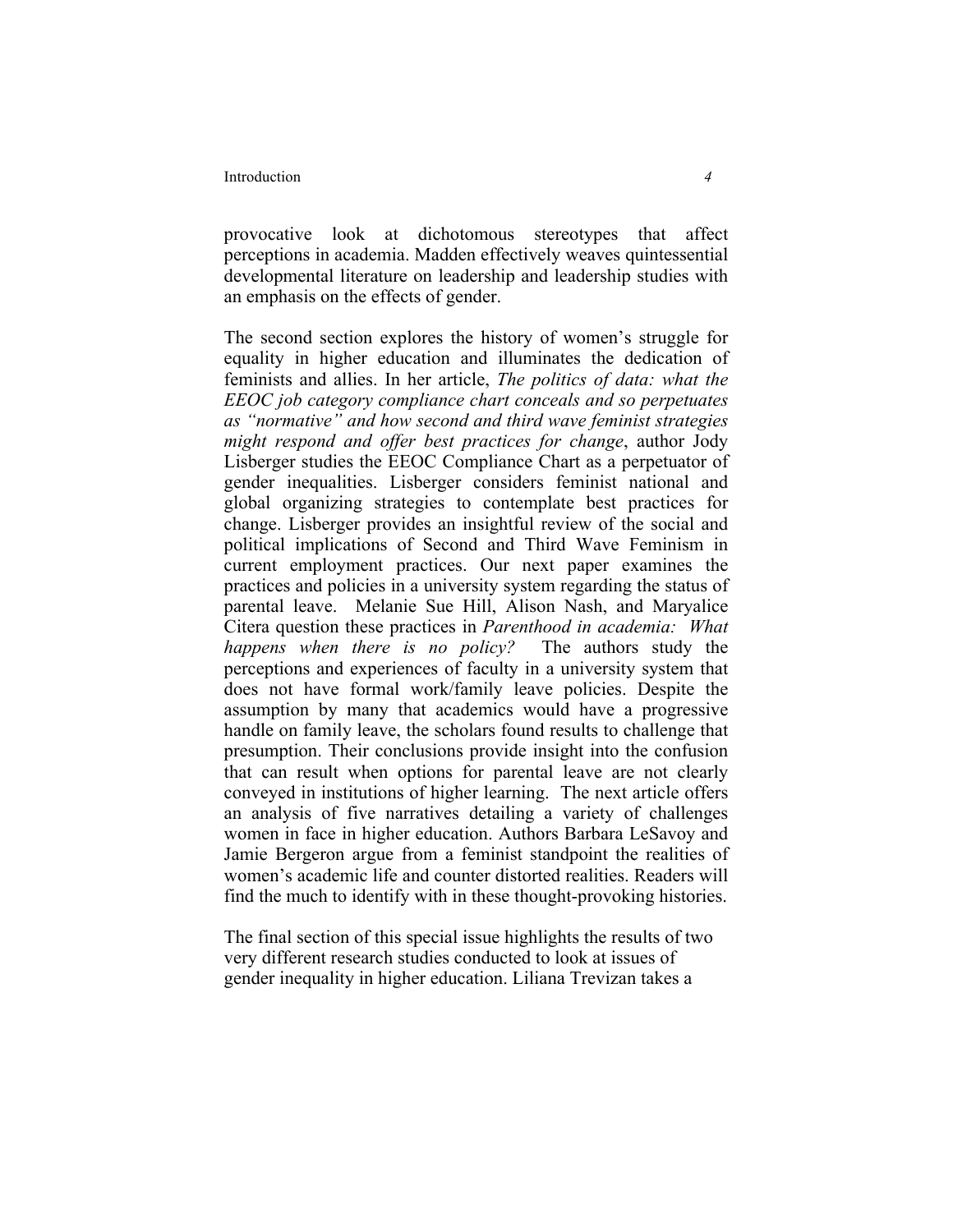highly personal look at a group that was charged with reviewing best practices at a state university regarding the status of women. Her article offers some perspective by compiling the results of the Task Force as well as some discussion of the data collection and reflection ten years expo facto. Trevizan provides a context to explore the development of one particular women's group on campus, illuminating issues through close attention to the particular. Frederick G. Floss considers gender differences as measured by the wage premium for faculty and full-time workers at the university in *Declining faculty wage premiums: Analysis over time by gender in the public and private sectors*. Using the U.S. Census and the National Center for Education Statistics data on wages, Floss weighs the implications of almost four decades of research on wage inequality and provides a commentary on trends and directions.

With a look back to review and acknowledge, demonstrated efforts to make observations relevant to the present state of affairs, and suggestions for future growth, these articles combine to provide a unique and significant view of the challenges and promise of women succeeding in higher education. While cautious and critical of the status quo, the authors do recognize reasons for hope due to the positive strides being made. The ideal of gender equality on a university campus should continue to be the focus of faculty, staff, administration and researchers. The scholarship must continue. Ironically, then, perhaps common wisdom will prevail.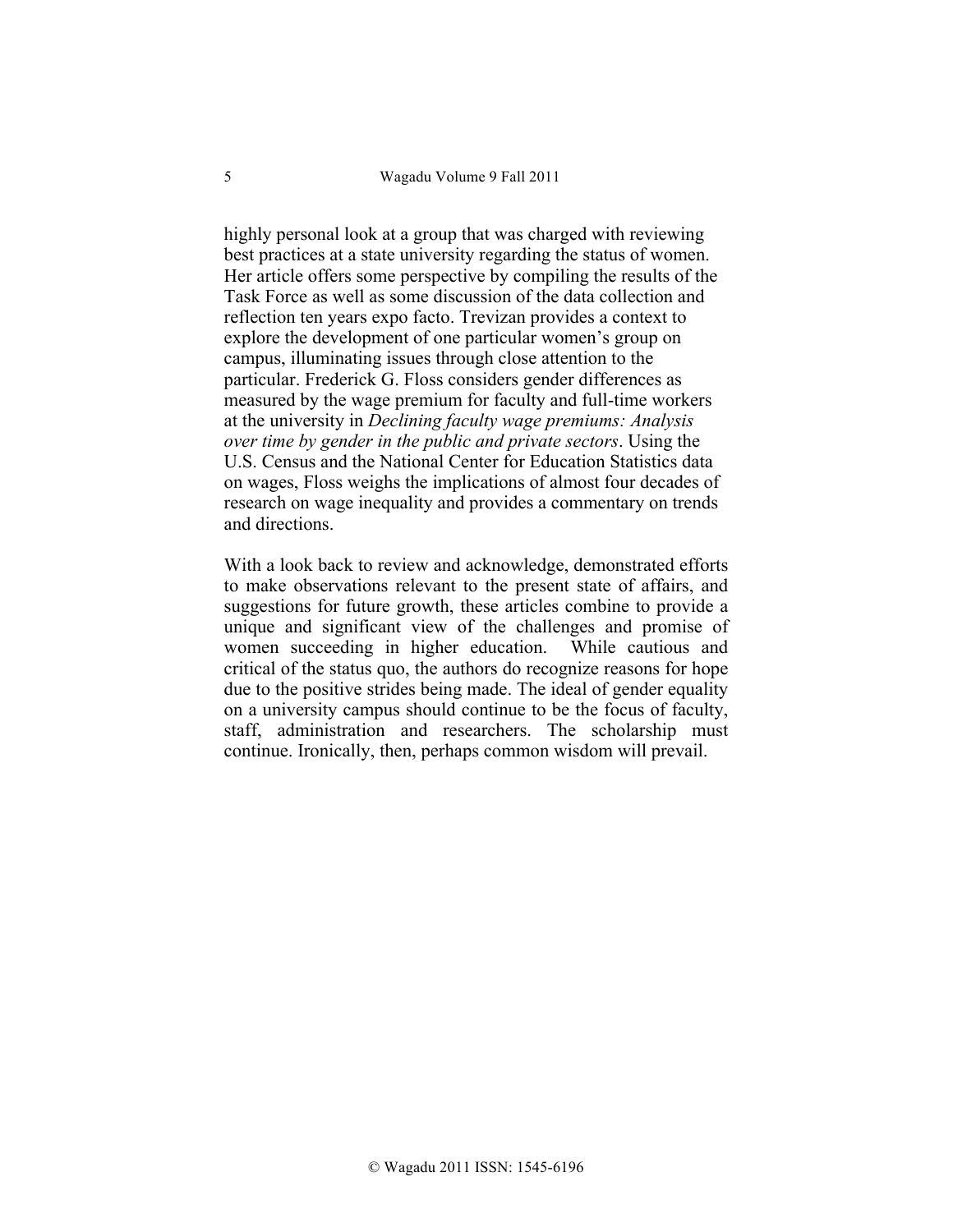Introduction *6*

## REFERENCES

Jaschik, S. (2008, June). Quiet desperation of academic women inside higher ed. *Inside Higher Ed*. Retrieved from: http://www.insidehighered.com/news/2008/06/12/women.

Williams June, A (2011, September). June in hiring and promoting female faculty members: It may help to have a union. *Chronicle of Higher Education.*